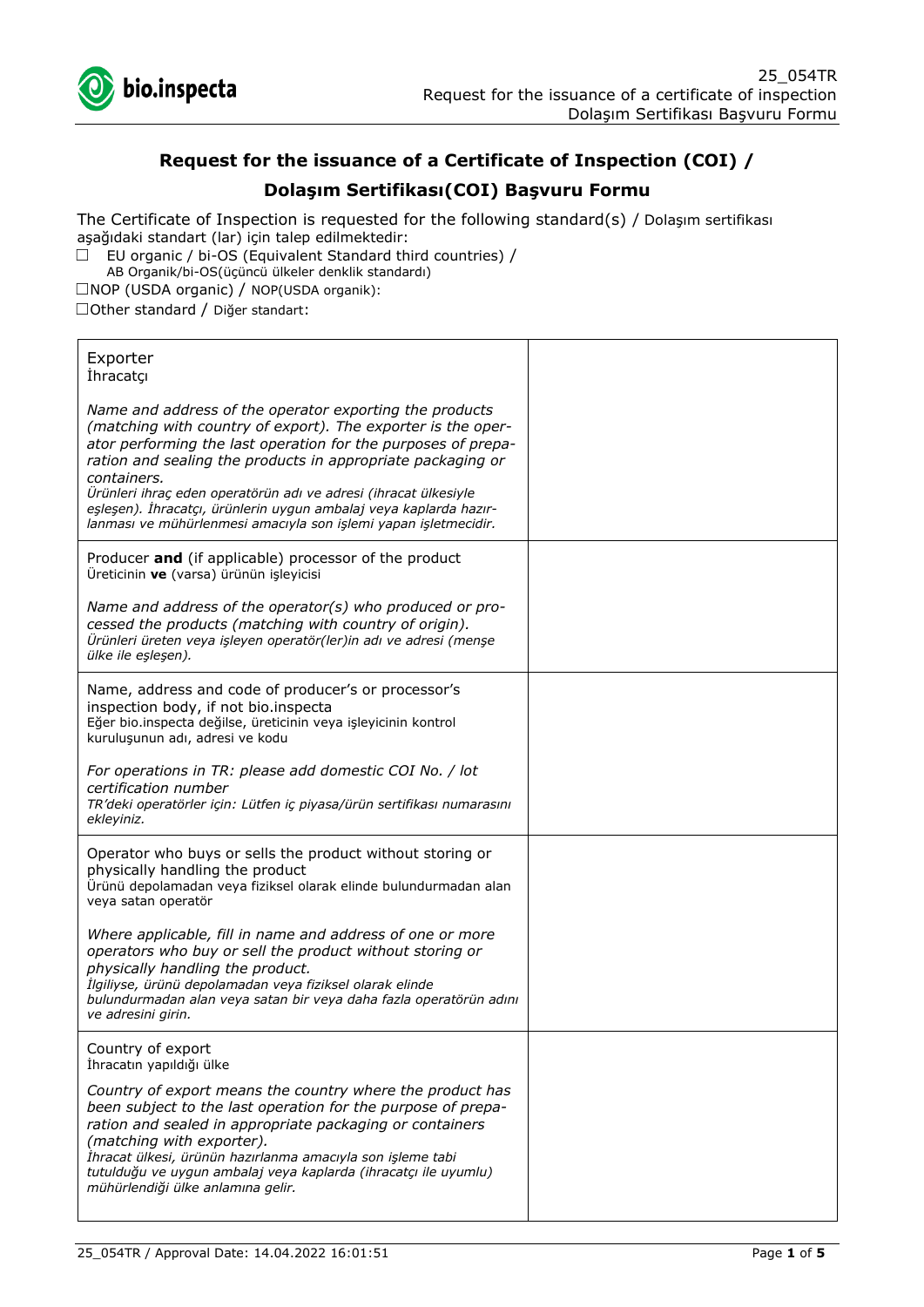

| Country of origin<br>Menşe ülke                                                                                                                                                                                                                                                                                               |  |
|-------------------------------------------------------------------------------------------------------------------------------------------------------------------------------------------------------------------------------------------------------------------------------------------------------------------------------|--|
| Country of origin means the country(ies) where the product<br>has been produced/grown or processed.<br>Menşe ülke, ürünün üretildiği/yetiştirildiği veya işlendiği ülke(ler)<br>anlamına gelir.                                                                                                                               |  |
| Country of destination<br>Varış ülkesi                                                                                                                                                                                                                                                                                        |  |
| Country of destination means the country of the first con-<br>signee in the European Union.<br>Varış ülkesi, Avrupa Birliği'ndeki ilk alıcının ülkesi anlamına gelir.                                                                                                                                                         |  |
| Point of release for free circulation / Border control post<br>(BCP)<br>Ürünün sertbest bırakıldığı nokta / Sınır kontrol noktası (BCP)                                                                                                                                                                                       |  |
| Indicate the name and address of the point of release for<br>free circulation or border control post of first arrival into the<br>EU.                                                                                                                                                                                         |  |
| The information in this box can be updated by the importer<br>or its representative prior to the arrival of the consignment<br>at the border control post or at the point of release for free<br>circulation.                                                                                                                 |  |
| AB'ye ilk girişte serbest dolaşım veya sınır kontrol noktası için<br>serbest bırakma noktasının adını ve adresini belirtin.<br>Bu kutucukdaki bilgiler, sevkıyatın sınır kontrol noktasına veya<br>serbest dolaşım için serbest bırakıldığı noktaya varmasından önce<br>ithalatçı veya temsilcisi tarafından güncellenebilir. |  |
| First consignee in the European Union<br>Avrupa Birliği'ndeki ilk alıcı<br>Name and address of the first consignee in the European Un-<br>ion (matching with country of destination).<br>Avrupa Birliği'ndeki ilk alıcının adı ve adresi (varış ülkesiyle<br>eşleşen).                                                        |  |
| Name, address and EORI number of the importer<br>Sevkiyatı kendi başına veya temsilcisi aracılığıyla serbest dolaşıma<br>sunan ithalatcı                                                                                                                                                                                      |  |
| Name, address and EORI number of the importer, who pre-<br>sents the consignment for release for free circulation either<br>on its own, or through a representative.<br>Sevkiyatı kendi başına veya temsilcisi aracılığıyla serbest dolaşıma<br>sunan ithalatçının adı, adresi ve EORI numarası.                              |  |
| Trade name of the product and year of harvest<br>Ürünün ticari adı ve hasat yılı                                                                                                                                                                                                                                              |  |
| CN-Code of the product (Customs tariff number)<br>GTIP(Gümrük Tarife Numarası)                                                                                                                                                                                                                                                |  |
|                                                                                                                                                                                                                                                                                                                               |  |
|                                                                                                                                                                                                                                                                                                                               |  |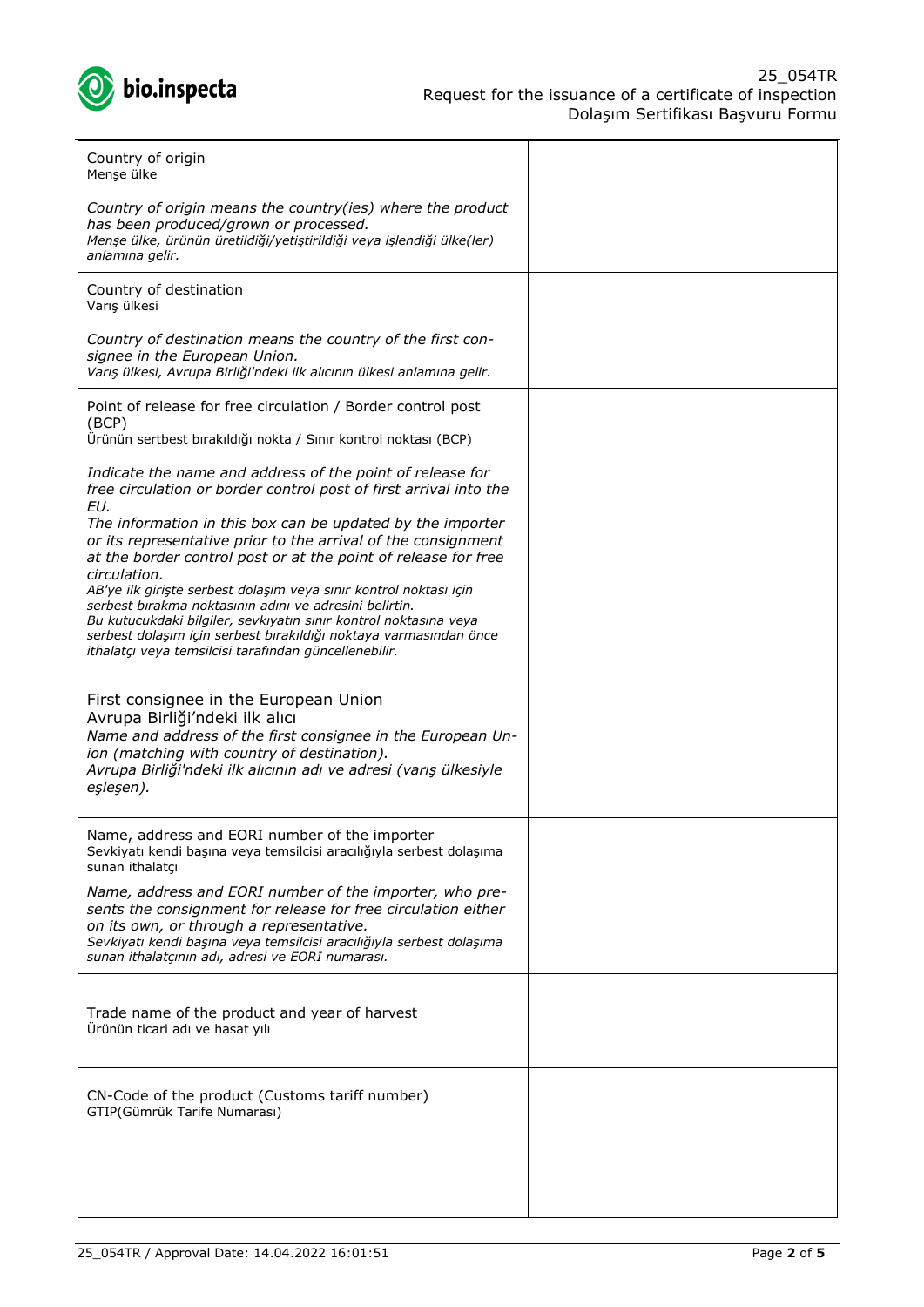

| Scope of the product<br>Ürünlerin kapsamı                                                                                                                                                                                                                                            | $\Box$ A: Unprocessed plant<br>products /<br>İşlenmemiş bitkisel ürünler<br>$\square$ <b>B:</b> Live animals or unprocessed ani-<br>mal products / Canlı hayvan veya işlen-<br>memiş hayvansal ürünler<br>$\Box$ <b>D:</b> Processed agricultural products for<br>use as food/ İşlenmiş tarımsal gıda<br>ürünleri<br>$\square$ <b>E:</b> Processed agricultural products<br>for use as feed / İşlenmiş tarımsal yem<br>ürünleri<br>$\Box$ F: Vegetative propagating material<br>and seeds for cultivation / Vejetatif<br>çoğaltım materyali ve tohumlar |
|--------------------------------------------------------------------------------------------------------------------------------------------------------------------------------------------------------------------------------------------------------------------------------------|---------------------------------------------------------------------------------------------------------------------------------------------------------------------------------------------------------------------------------------------------------------------------------------------------------------------------------------------------------------------------------------------------------------------------------------------------------------------------------------------------------------------------------------------------------|
| Lot number<br>Parti numarası                                                                                                                                                                                                                                                         |                                                                                                                                                                                                                                                                                                                                                                                                                                                                                                                                                         |
| Number and kind of packing units (please note if provisional<br>information)<br>Paketleme şekli, sayısı, türü (geçici bilgi varsa lütfen yazınız)                                                                                                                                    |                                                                                                                                                                                                                                                                                                                                                                                                                                                                                                                                                         |
| Net weight<br>Net ağırlık                                                                                                                                                                                                                                                            |                                                                                                                                                                                                                                                                                                                                                                                                                                                                                                                                                         |
| Total gross weight (please note if provisional information)<br>Toplam brüt ağırlık (geçici bilgi varsa lütfen yazınız)                                                                                                                                                               |                                                                                                                                                                                                                                                                                                                                                                                                                                                                                                                                                         |
| Invoice no, and date<br>Fatura numarası ve tarihi                                                                                                                                                                                                                                    |                                                                                                                                                                                                                                                                                                                                                                                                                                                                                                                                                         |
| Shipping documents number and drumlist / batchlist<br>Konşimento numarası                                                                                                                                                                                                            |                                                                                                                                                                                                                                                                                                                                                                                                                                                                                                                                                         |
| Please indicate the seal numbers, if applicable (please note if<br>provisional information)<br>Eğer mümkünse, lütfen mühür numaralarını ekleyin (geçici bilgi<br>varsa lütfen yazınız)                                                                                               |                                                                                                                                                                                                                                                                                                                                                                                                                                                                                                                                                         |
| Prior notification, date, time<br>Ön bildirim, tarih, saat                                                                                                                                                                                                                           |                                                                                                                                                                                                                                                                                                                                                                                                                                                                                                                                                         |
| Indicate the estimated arrival date and time at the BCP or point of<br>release for free circulation in the EU.<br>BCP'ye veya AB'de serbest dolaşım için serbest bırakma noktasına tahmini<br>varış tarihini ve saatini belirtin.                                                    |                                                                                                                                                                                                                                                                                                                                                                                                                                                                                                                                                         |
| Contact person & phone number for questions<br>İletişim kişisi adı ve telefon numarası                                                                                                                                                                                               |                                                                                                                                                                                                                                                                                                                                                                                                                                                                                                                                                         |
| For sales to Great Britain (England, Scotland and Wales):<br>Büyük Britanya'ya (İngiltere, İskoçya ve Galler) satışlar için:<br>Indicate the email address of the importer where the pdf COI<br>should be sent.<br>Pdf COI'nin gönderileceği ithalatçının e-posta adresini belirtin. |                                                                                                                                                                                                                                                                                                                                                                                                                                                                                                                                                         |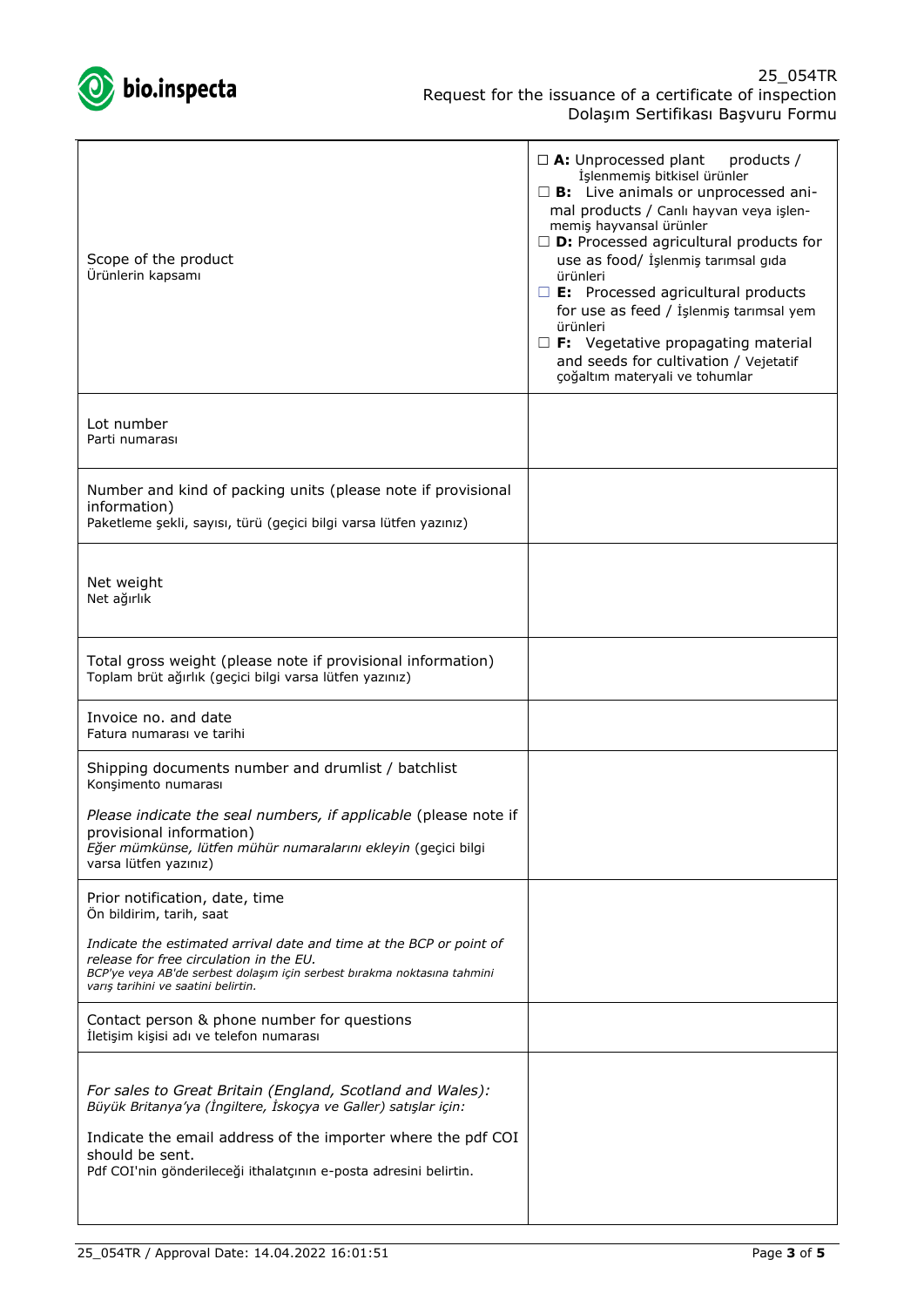

| Actual quantity of the product on stock (physical stock<br>before the current sale, considering previous sales as organic<br>or conventional).<br>Stoktaki ürünün gerçek miktarı (önceki satışların organik veya<br>konvansiyonel olduğu dikkate alınarak cari satış öncesi fiziksel stok). |  |
|---------------------------------------------------------------------------------------------------------------------------------------------------------------------------------------------------------------------------------------------------------------------------------------------|--|
| Remarks<br>Acıklamalar                                                                                                                                                                                                                                                                      |  |

#### **Please enclose copies of the following documents** */* **Lütfen bu başvuruya aşağıdaki belgelerin kopyalarını ekleyiniz**

- $\Box$  Invoice and delivery note (may be draft version) for the outgoing goods / Giden ürünlerin fatura ve konşimentosu (taslak hali olabilir)
- $\Box$  Invoice, delivery note, producer/processor certificate and COI for the incoming goods (additional purchase from other suppliers/internal deliveries) / Giren ürünler için COI, üretici/işleyici sertifikası, fatura ve konşimento(diğer tedarikçilerden ek satınalım/iç sevkiyatlar)
- □ Seal list, if applicable / Mühür listesi, eğer varsa
- ☐ Phytosanitary documents (NOP) / Sağlık sertifikası (NOP)
- ☐ Indian Tracenet TC (NOP from India / Hindistan'dan NOP)
- ☐ **For exports to the European Community, Switzerland and UK:** Chapter 10, 11 (excluding 1105, 1106, 1107, 1108, 1109), 12 (excluding 1211, 1212, 1213, 1214) and 23 (excluding 2307) from one of the following countries, *Kazakhstan, Moldova, Russia, Turkey, Ukraine,* sampling by bio.inspecta has been ordered with document No. 25\_053

**Avrupa Birliği, İsviçre ve UK'ye ihracatlar için**: Aşağıdaki ülkelerden birinden GTİP numaraları bölüm 10, 11 (1105, 1106, 1107, 1108, 1109 hariç), 12 (1211, 122, 1213, 1214 hariç) ve 23'te (2307 hariç) olan ürünlerin ihracatında, bio.inspecta COI düzenlemeden önce, 25\_053 formu ile örnek alımı talep edilecektir: *Kazakistan, Moldova, Rusya, Türkiye, Ukrayna*

□ **For exports to the United States of America**: For grain, oilseeds and products of these (like sunflower meal) from one of the following countries: *Armenia, Bulgaria, Georgia*, *Kazakhstan, Moldova, Romania, Russia, Turkey or Ukraine, sampling by bio.inspecta has been ordered with document no. 25\_053.*

**Amerika Birleşik Devletleri'ne ihracatlar için:** Aşağıdaki ülkelerden birinden tahıl, yağlı tohumlar ve bunların ürünleri (örneğin ayçiçeği küspesi) için, bio.inspecta'ya 25\_053 formu ile örnek alımı talep edilecektir: *Ermenistan, Bulgaristan, Gürcistan, Kazakistan, Moldova, Romanya, Rusya, Türkiye veya Ukrayna*

☐ **For exports to the United States of America:** For soybean meal from India, sampling by bio.inspecta has been ordered with document No. 25 053.

**Amerika Birleşik Devletleri'ne ihracat için:** Hindistan'dan ihraç edilecek soya küspesi için, 25\_053 numaralı form ile bio.inspecta tarafından örnek alımı talep edilecektir.

Please keep in mind that APHIS requires fumigation at the border for certain commodities. This will lead to a declassification of the products. For certain commodities APHIS prohibits the import at all. This list changes very often. Therefore bio.inspecta recommends to clarify the current situation with the buyer in the USA.

APHIS'ın belli ürünler için sınırda fümigasyon talep ettiğini unutmayınız. Bu, ürünlerinizin statüsünün düşmesine yol açacaktır. APHIS, bazı ürünler için ithalatı tamamen yasaklamıştır. Bu ürünlerin listesi sık sık değişir. Bu nedenle, bio.inspecta, mevcut durumu USA'daki alıcınız ile netleştirmenizi önermektedir.